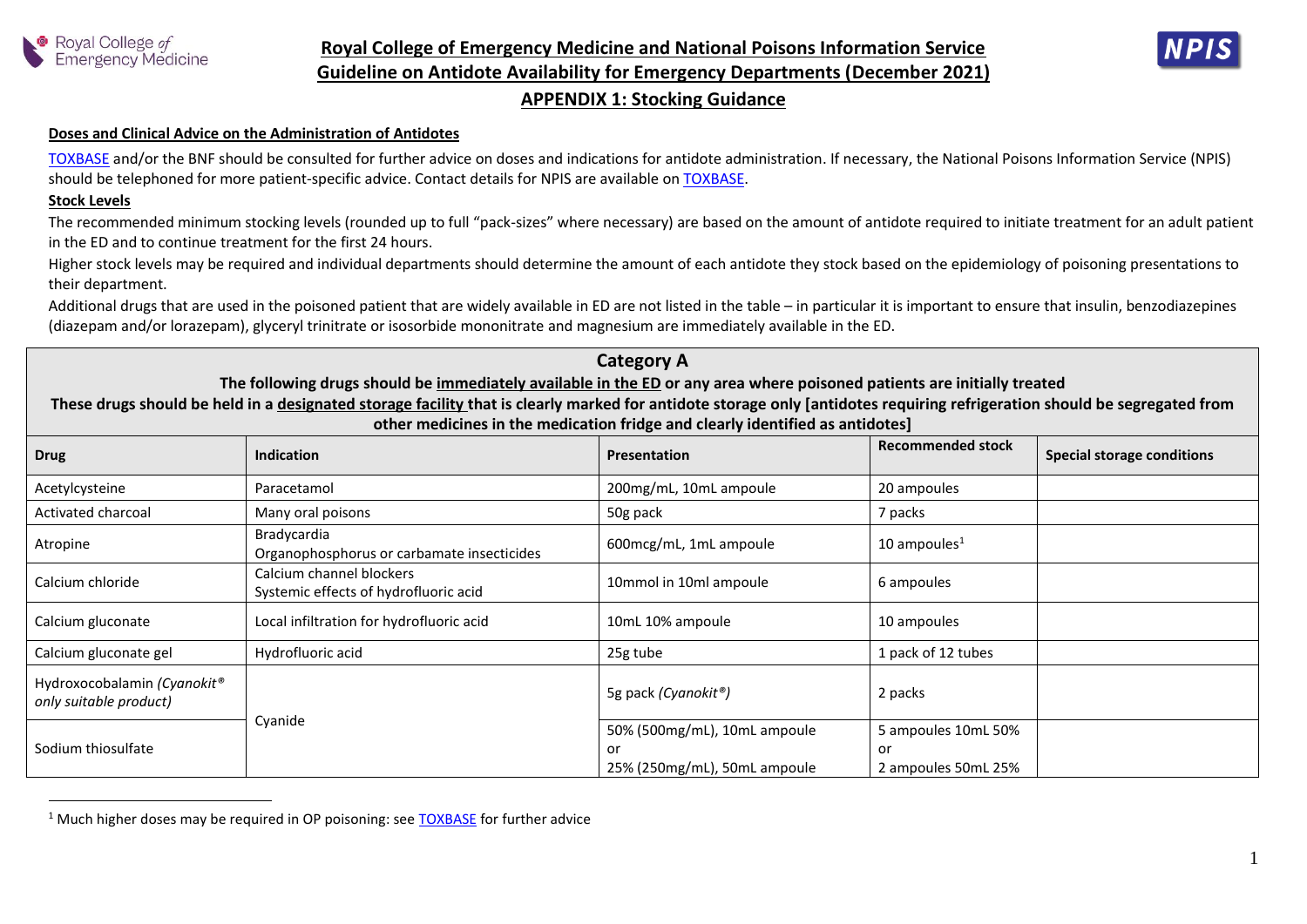| <b>Drug</b>                                   | <b>Indication</b>                                                                                                                                                                                                                                                                                                                                | <b>Presentation</b>                                                 | <b>Recommended stock</b>                                                      | <b>Special storage conditions</b>                                                          |
|-----------------------------------------------|--------------------------------------------------------------------------------------------------------------------------------------------------------------------------------------------------------------------------------------------------------------------------------------------------------------------------------------------------|---------------------------------------------------------------------|-------------------------------------------------------------------------------|--------------------------------------------------------------------------------------------|
| Flumazenil                                    | Reversal of iatrogenic over-sedation with<br>benzodiazepines. Should not be used as a<br>"diagnostic" agent. Use with caution in patients<br>with benzodiazepine poisoning, particularly in<br>mixed drug overdoses; contraindicated in mixed<br>tricyclic antidepressant / benzodiazepine<br>overdoses and in those with a history of epilepsy. | 100mcg/mL, 5mL ampoule                                              | 5 ampoules                                                                    |                                                                                            |
| Glucagon                                      | Beta-adrenoreceptor blockers. Other indications<br>e.g. calcium channel blockers, seek NPIS advice                                                                                                                                                                                                                                               | 1 <sub>mg</sub> vial                                                | 50 vials                                                                      | Store in fridge, can store at<br>room temperature but reduced<br>shelf life must be marked |
| Intralipid 20%                                | Severe systemic local anaesthetic toxicity. Always<br>seek NPIS advice before giving intralipid for other<br>poisonings.                                                                                                                                                                                                                         | 100mL 20% solution or 250mL 20%<br>solution or 500mL 20% solution   | 1.5 litres                                                                    |                                                                                            |
| Methylthioninium chloride<br>(methylene blue) | Methaemoglobinaemia                                                                                                                                                                                                                                                                                                                              | 0.5% (5mg/mL), 2mL or 10mL ampoules<br>1.0% (10mg/mL), 5mL ampoules | 5 ampoules 10mL 0.5%<br>or<br>25 ampoules 2mL 0.5%<br>or<br>5 ampoules 5mL 1% |                                                                                            |
| Naloxone                                      | Opioids                                                                                                                                                                                                                                                                                                                                          | 400mcg/1mL, 1mL ampoule                                             | 30 ampoules                                                                   |                                                                                            |
| Procyclidine injection                        | <b>Dystonic reactions</b>                                                                                                                                                                                                                                                                                                                        | 5mg/mL, 2mL ampoule                                                 | 5 ampoules                                                                    |                                                                                            |
| Sodium bicarbonate 8.4%                       | TCAs & class Ia & Ic antiarrhythmic drugs<br>Urinary alkalinisation                                                                                                                                                                                                                                                                              | 10mL ampoule or 100mL bottle or<br>250mL bottle or 200mL polyfusor  | 500mL                                                                         |                                                                                            |
| Sodium bicarbonate isotonic<br>1.26% or 1.4%  | Urinary alkalinisation                                                                                                                                                                                                                                                                                                                           | 500mL polyfusor                                                     | 12 polyfusors                                                                 |                                                                                            |
| ViperaTAb<br>or                               | European adder (Vipera berus)                                                                                                                                                                                                                                                                                                                    | One package of two 4mL vials                                        | 1 packages (2 vials)                                                          | Store in fridge                                                                            |
| Viperfa $v^2$                                 |                                                                                                                                                                                                                                                                                                                                                  | One package of one 4mL vial                                         | 1 packages (1 vial)                                                           | Store in fridge                                                                            |

 $\overline{a}$ 

<sup>&</sup>lt;sup>2</sup> ViperaTAb/Viperfav can be ordered from Public Health England (PHE) through the ImmForm website [\(https://portal.immform.phe.gov.uk/\)](https://portal.immform.phe.gov.uk/) and will be delivered by Movianto Ltd on a scheduled delivery day.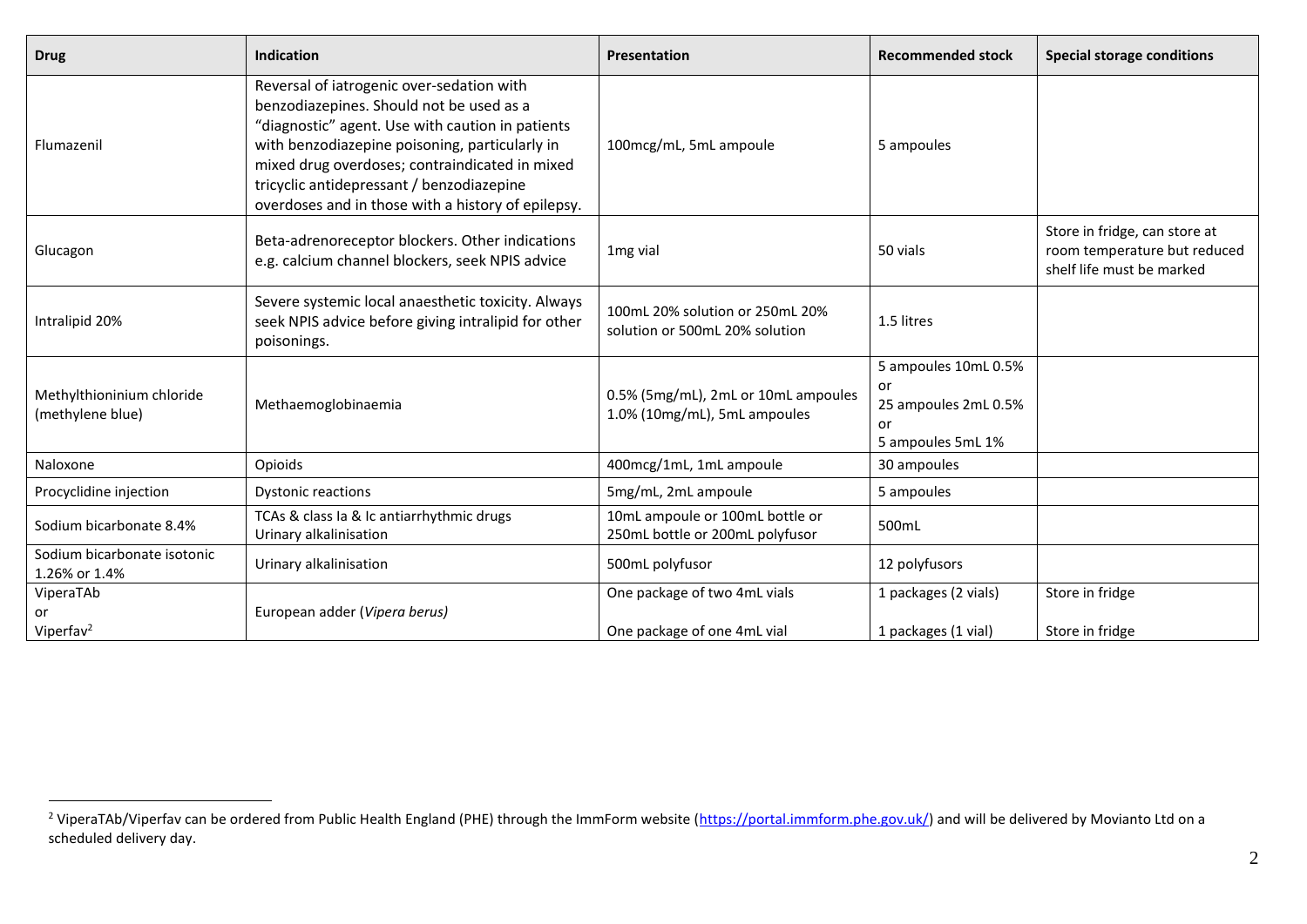| <b>Category B</b><br>The following drugs should be available within 1 hour (i.e. usually <sup>3</sup> within the hospital) |                                                                                                                                                                                                                           |                                                                                                                                                                                                       |                              |                                                                                                                                                                                                               |  |
|----------------------------------------------------------------------------------------------------------------------------|---------------------------------------------------------------------------------------------------------------------------------------------------------------------------------------------------------------------------|-------------------------------------------------------------------------------------------------------------------------------------------------------------------------------------------------------|------------------------------|---------------------------------------------------------------------------------------------------------------------------------------------------------------------------------------------------------------|--|
| <b>Drug</b>                                                                                                                | <b>Indication</b>                                                                                                                                                                                                         | Presentation                                                                                                                                                                                          | Recommended<br>stock         | <b>Special storage conditions</b>                                                                                                                                                                             |  |
| Andexanet Alpha                                                                                                            | Reversal of anticoagulation from<br>apixaban/rivaroxaban in adults with life-<br>threatening or uncontrolled GI bleeding<br>(use according to local/ national guidelines,<br>discuss with local haematologists and NPIS). | 200mg vial                                                                                                                                                                                            | 3 packs of 4x<br>200mg vials | This, and other treatments for anticoagulant<br>toxicity (e.g. blood products, Prothombin<br>Concentrate), are usually stored in<br>Haematology / Transfusion laboratories with<br>local access arrangements. |  |
| Cyproheptadine                                                                                                             | Serotonin syndrome                                                                                                                                                                                                        | 4mg tablet                                                                                                                                                                                            | 30 tablets                   |                                                                                                                                                                                                               |  |
| Dantrolene                                                                                                                 | Neuroleptic malignant syndrome (NMS);<br>other drug-related hyperpyrexia, seek NPIS<br>advice                                                                                                                             | 20mg vial                                                                                                                                                                                             | 48 ampoules                  |                                                                                                                                                                                                               |  |
| Desferrioxamine                                                                                                            | Iron                                                                                                                                                                                                                      | 500mg vial                                                                                                                                                                                            | 40 vials                     |                                                                                                                                                                                                               |  |
| Digoxin specific antibody<br>fragments (Digifab)                                                                           | Digoxin and related glycosides                                                                                                                                                                                            | 40mg vial                                                                                                                                                                                             | 5 vials                      | Store in fridge                                                                                                                                                                                               |  |
| Folinic Acid:<br>either calcium folinate<br>or<br>disodium folinate                                                        | Methotrexate                                                                                                                                                                                                              | Calcium folinate: 3mg/mL (10mL<br>ampoule) or 7.5mg/mL (2mL ampoule)<br>or 10 mg/mL (5mL, 10mL, 30 mL, 35 mL<br>ampoules)<br>Disodium folinate: 50 mg/mL (2 mL or 8                                   | 4500 mg                      | Store in fridge and protect from light.                                                                                                                                                                       |  |
|                                                                                                                            | Methanol, formic acid                                                                                                                                                                                                     | mL ampoules)<br>Calcium folinate: 3 mg/mL (10 mL<br>ampoule), 7.5 mg/mL (2 mL ampoule),<br>10 mg/mL (5 mL, 10 mL, 30 mL, 35 mL<br>ampoules)<br>Disodium folinate: 50 mg/mL (2 mL or 8<br>mL ampoules) | 1500 mg                      |                                                                                                                                                                                                               |  |
| Fomepizole (or Ethanol <sup>4</sup> )                                                                                      | Ethylene glycol, diethylene glycol, methanol                                                                                                                                                                              | Fomepizole: 5mg/mL, 20mL ampoule<br>OR 1g/mL, 1.5mL vial                                                                                                                                              | 25 ampoules<br>4 vials       |                                                                                                                                                                                                               |  |
|                                                                                                                            |                                                                                                                                                                                                                           | 100% ethanol, 5mL ampoule                                                                                                                                                                             | 60 ampoules                  |                                                                                                                                                                                                               |  |
| Idarucizumab                                                                                                               | Dabigatran related active, life-threatening<br>bleeding (use according to local / national<br>guidelines, discuss with local<br>haematologists and NPIS)                                                                  | 2.5g/50mL vials                                                                                                                                                                                       | 2 vials                      | This, and other treatments for anticoagulant<br>toxicity (e.g. blood products, Prothombin<br>Concentrate), are usually stored in<br>Haematology / Transfusion laboratories with<br>local access arrangements. |  |

<sup>&</sup>lt;sup>3</sup> Shared arrangements between local hospitals may be appropriate <u>provided the 1h target can be met</u>

 $\overline{a}$ 

<sup>4</sup> *Ethanol should only be used if fomepizole is not available*. Ethanol needs frequent blood assay for safe and effective use, ensure laboratory can provide 24/7 service.